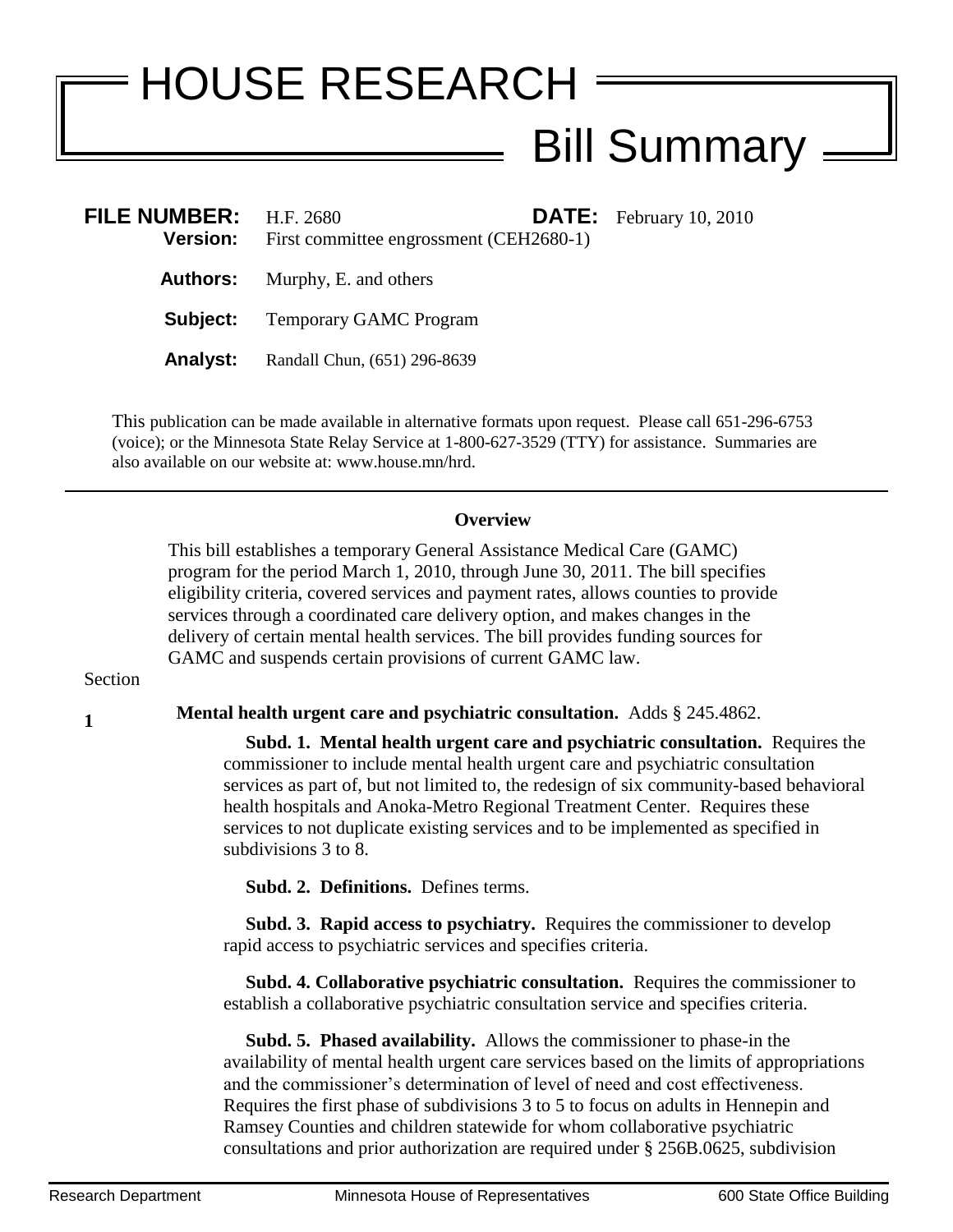13j.

 **Subd. 6. Limited appropriations.** Requires the commissioner to maximize the use of available health coverage for the services provided under this section and specifies that the commissioner's responsibility to provide services for persons without health care coverage must not exceed the appropriation.

 **Subd. 7. Flexible implementation.** Requires the commissioner to select the structure and funding method that is the most cost-effective for each county or group of counties. Directs the commissioner, where feasible, to make grants under this section a part of the integrated mental health initiative grants.

- **2 Hospital surcharge.** Amends § 256.9657, subd. 2. For the period March 1, 2010, to September 30, 2010, increases the hospital surcharge to 3.95 percent from 1.56 percent of net patient revenues, excluding Medicare. For the period October 1, 2010, to June 30, 2011, increases the surcharge to 3.06 percent. The additional revenue is deposited in the general assistance medical care account established later in the bill. Provides a March 1, 2010, effective date.
- **3 Surcharge on HMOs and community integrated service networks.** Amends § 256.9657, subd. 3. For the period March 1, 2010, to June 30, 2011, increases the health maintenance organization surcharge from 0.6 percent of total premium revenues to 4.0 percent. Requires each county-based purchasing plan to pay a surcharge of 4.0 percent of total premium revenues for that period. The additional revenue is deposited in the general assistance medical care account. Provides a March 1, 2010, effective date.
- **4 Operating payment rates.** Amends § 256.969, subd. 2b. Extends by three months, until July 1, 2011, the time period during which hospital operating payment rates are not rebased. Beginning July 1, 2011, rebasing is at the current law phase-in value of 39.2 percent, with rebasing at full value occurring April 1, 2012, as provided under current law.
- **5 Payments.** Amends § 256.969, subd. 3a. The amendment to paragraph (f) extends by one year, through June 30, 2011, a 1.9 percent reduction in inpatient hospital payment rates. The amendment to paragraph (g) makes a conforming change, delaying by one year, until July 1, 2011, the lowering of this reduction to 1.79 percent.

A new paragraph (i) increases the total inpatient hospital payment rate for under medical assistance for admissions from March 1, 2010, to June 30, 2011, by 14 percent for hospitals located in Hennepin or Ramsey County, and 18 percent for all other hospitals, in order to offset rateable reductions made elsewhere in the subdivision. Requires the increase to be paid from the general assistance medical care account. Prohibits the commissioner from adjusting prepaid health plan rates to reflect the increase and states that plans are not required to increase provider rates. Allows the commissioner to use a settlement process to adjust rates in excess of the Medicare upper payment limit. Allows the commissioner to reduce payment rates under this paragraph to comply with the rate floor established for certain safety net hospitals under § 256B.195, subdivision 3, paragraph (f). Provides a March 1, 2010, effective date.

**6 Mental health or chemical dependency admissions; rates.** Amends § 256.969, subd. 21. In order to ensure adequate access to mental health services and encourage broader delivery outside the nonstate governmental hospital setting, increases payments for MA admissions occurring between March 1, 2010, to June 30, 2011, at a private, not-for-profit hospital with MA mental health admissions for specified diagnosis-related groups above the 75th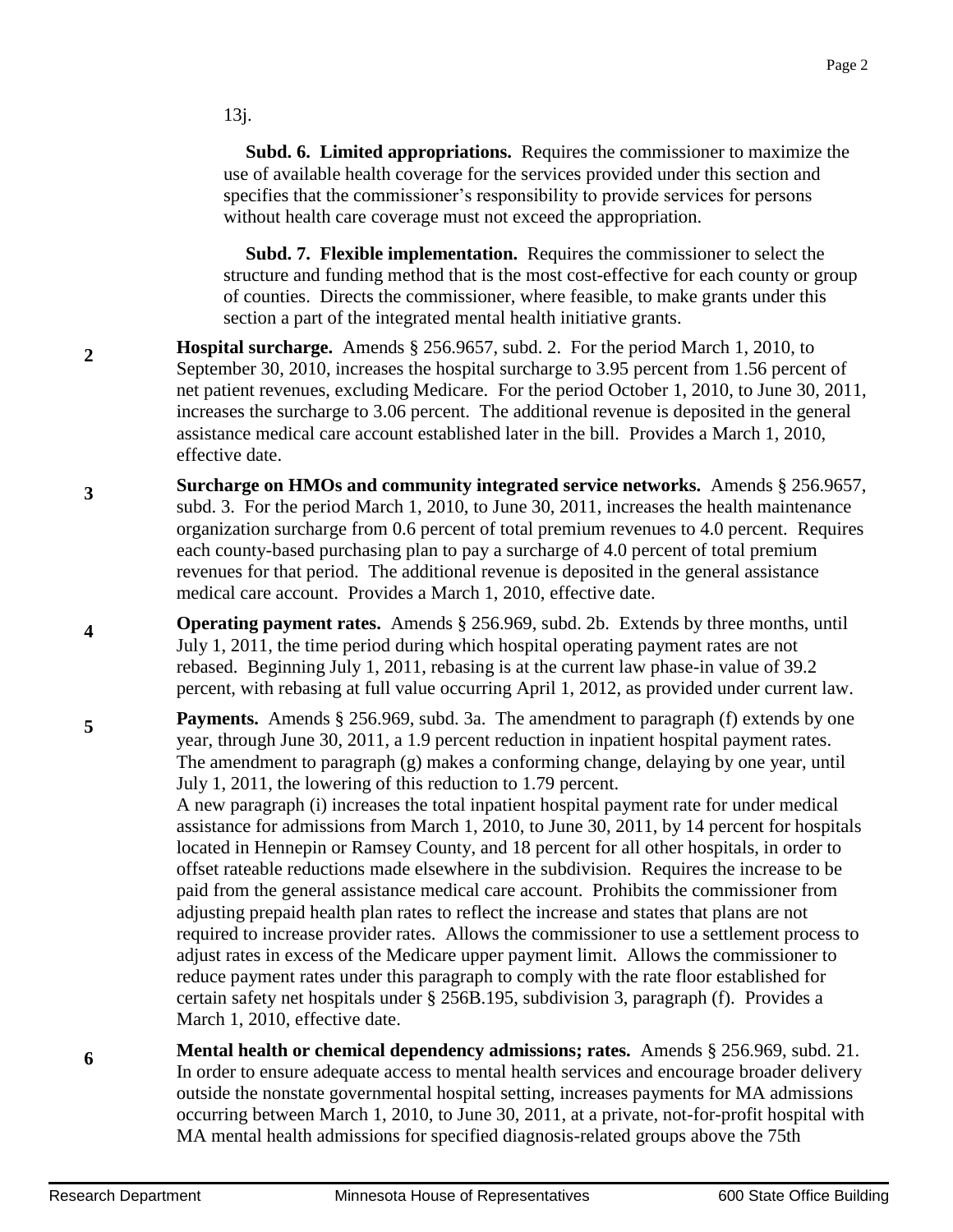percentile, for those diagnosis-related groups by a percentage calculated not to cost more than \$40,000,000, including state and federal shares. Requires the increase to be paid from the general assistance medical care account. Prohibits the commissioner from adjusting prepaid health plan rates to reflect this increase and states that plans are not required to increase provider rates. Allows the commissioner to use a settlement process to adjust rates in excess of the Medicare upper payment limit. Allows the commissioner to reduce payment rates under this paragraph to comply with the rate floor established for certain safety net hospitals under § 256B.195, subdivision 3, paragraph (f). Provides a March 1, 2010, effective date.

**Greater Minnesota payment adjustment after June 30, 2001.** Amends § 256.969, subd. 26. For the period March 1, 2010, to June 30, 2011, increases the payment rate to hospitals located outside of the seven-county metropolitan area for specified diagnosis-related groups from 90 to 100 percent of the average payment rate for hospitals located within the sevencounty metropolitan area. Requires the increase to be paid from the general assistance medical care account. States that for purposes of the paragraph, Medical Assistance (MA) does not include GAMC. Prohibits the commissioner from adjusting prepaid health plan rates to reflect this increase and states that plans are not required to increase provider rates. Allows the commissioner to use a settlement process to adjust rates in excess of the Medicare upper payment limit. Allows the commissioner to reduce payment rates under this paragraph to comply with the rate floor established for certain safety net hospitals under § 256B.195, subdivision 3, paragraph (f). Provides a March 1, 2010, effective date.

**Psychiatric and burn services payment adjustment on or after July 1, 2010.** Amends § 256.969, by adding subd. 26a. (a) For admissions occurring on or after July 1, 2010, requires the commissioner to increase MA payment rates for fee-for-service admissions for specified DRGs related to psychiatric and burn services, for any hospital that is a nonstate public Minnesota hospital and a level I trauma center. Requires the rates to be established at a level that uses each hospital's voluntary payments under paragraph (c) as the state share. Specifies that this provision does not apply to GAMC.

(b) Specifies the DRGs to which the rate increases apply.

(c) Requires Hennepin County to make a voluntary payment of \$7 million, and Ramsey County a voluntary payment of \$3.5 million, to the commissioner on an annual basis, as part of the governmental unit's portion of the nonfederal share of MA costs.

(d) Allows the commissioner to adjust the transfers and payments, based on a determination of Medicare upper payment limits and hospital-specific charge limits.

**Quarterly payment adjustment.** Amends § 256.969, subdivision 27. Modifies language governing quarterly hospital payments. Excludes Hennepin County Medical Center and Regions Hospital from the payment adjustments. Under current law, these payments are reduced by an amount equivalent to a 3 percent reduction in MinnesotaCare and MA payments for inpatient hospital services. This savings accrues to the MA account in the general fund. This section provides that from March 1, 2010, to June 30, 2011, the money attributable to this ratable reduction is deposited in the general assistance medical care account and not in the general fund. States that this section is effective for services provided on or after March 1, 2010.

**10 Payment rates for births.** Amends § 256.969, subd. 30. In order to ensure adequate access to maternity services and encourage broader delivery of these services outside the nonstate governmental hospital setting, increases payments for MA admissions for specified diagnosis-related groups occurring between March 1, 2010, to June 30, 2011, at a private,

**7**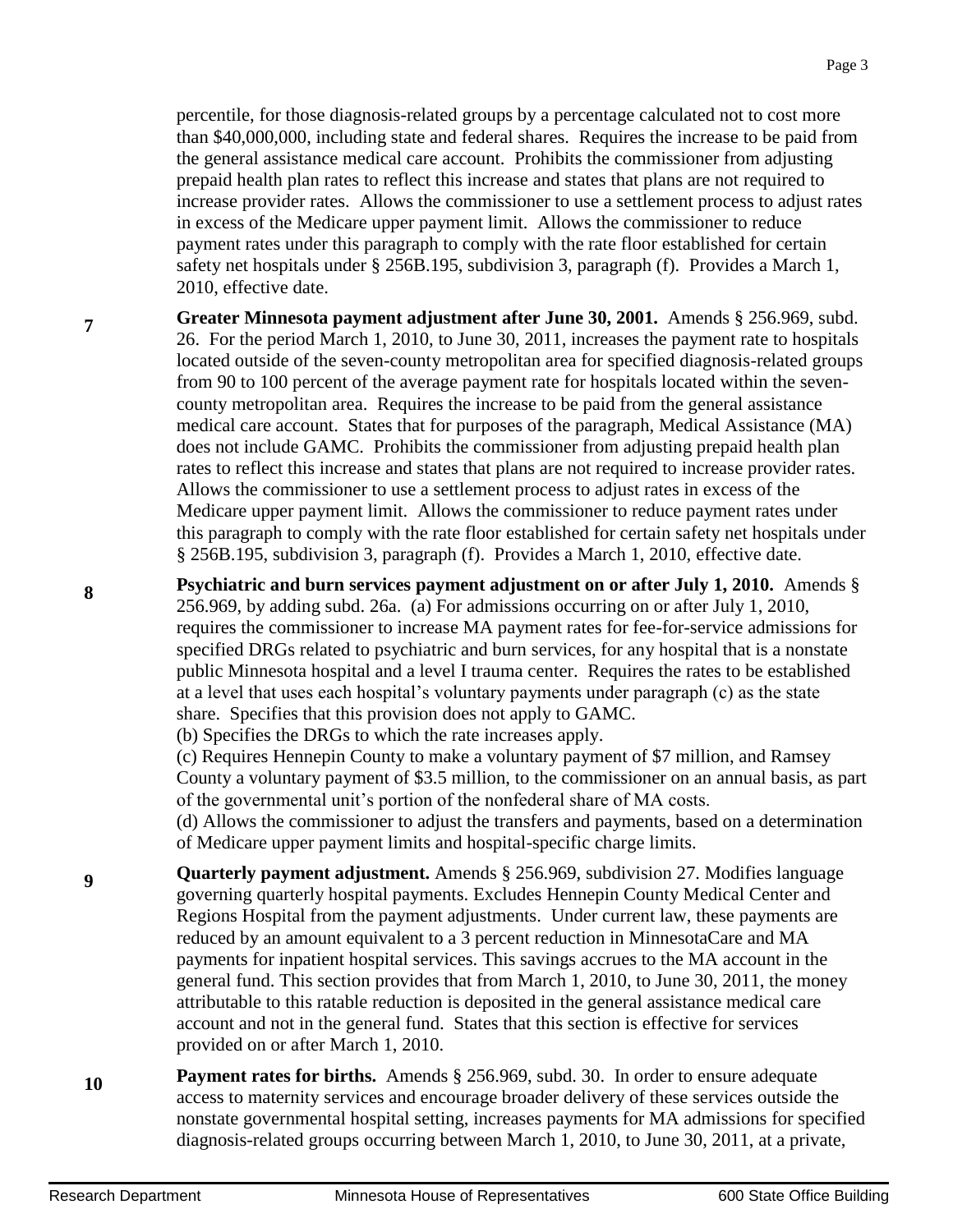not-for-profit hospital with MA admissions above the 65th percentile for deliveries paid by MA for those specified diagnosis-related groups by a percentage calculated not to cost more than \$35,000,000, including state and federal shares. Requires the increase to be paid from the general assistance medical care account. States that for purposes of the paragraph, MA does not include GAMC. Prohibits the commissioner from adjusting prepaid health plan rates to reflect this increase and states that plans are not required to increase provider rates. Allows the commissioner to use a settlement process to adjust rates in excess of the Medicare upper payment limit. Allows the commissioner to reduce payment rates under this paragraph to comply with the rate floor established for certain safety net hospitals under § 256B.195, subdivision 3, paragraph (f). Provides a March 1, 2010, effective date.

- **11 Rate increase for hospitals in cities of the third and fourth class.** Amends § 256.969, by adding subd. 31. Effective for services provided between March 1, 2010, to June 30, 2011, increases MA payments for MA admissions by 27 percent, for hospitals with fewer than 500 MA admissions during FY 2008 and located in cities of the third or fourth class. Requires the increase to be paid from the general assistance medical care account.
- **12 Prior authorization.** Amends § 256B.0625, subd. 13f. Makes a conforming change. Provides a March 1, 2010, effective date.
- **13 Antipsychotic and attention deficit disorder and attention deficit hyperactivity disorder medications.** Amends § 256B.0625, by adding subd. 13j. (a) Requires the commissioner, in consultation with the Drug Utilization Review Board and actively practicing pediatric mental health professionals, to: (1) identify recommended pediatric dose ranges for atypical antipsychotic drugs and drugs used for attention deficit disorder or attention deficit hyperactivity disorder; (2) identify situations where a collaborative psychiatric consultation and prior authorization should be required before the initiation or continuation of drug therapy in pediatric patients; and (3) track prescriptive practices and use of psychotropic medications in children with the goal of reducing use of medication. (b) Effective July 1, 2011, directs the commissioner to require authorization and a collaborative psychiatric consultation before atypical antipsychotic and attention deficit disorder and attention deficit hyperactivity disorder medications meeting the criteria identified in paragraph (a), clause (2), are eligible for payment. Provides an exception from this requirement and an alternative procedure when the patient is already stabilized on the medication regimen or the provider indicates that the child is in crisis. (c) Requires a collaborative psychiatric consultation to meet the criteria in § 245.4862, subdivision 5.
- **14 Payments to certain safety net providers.** Amends § 256B.195, subd. 3. Sets a floor for payments to various safety net hospitals from intergovernmental transfers, by requiring payments for FFY 2010 and 2011 to be made at no less than the FFY 2009 level. Provides a March 1, 2010, effective date.

**15 Commissioner's duties.** Amends § 256B.196, subd. 2. Expands the Hennepin and Ramsey County intergovernmental transfer to include all licensed health care plans, rather than just Metropolitan Health Plan and HealthPartners. Requires the commissioner to increase MA capitation payments to each health plan that agrees to provide enhanced payments to Hennepin County Medical Center or Regions Hospital for providing services to MinnesotaCare enrollees, by an amount equal to the plan's increase in capitation payments as a result of the intergovernmental transfers.

**16 Payments reported by governmental entities.** Amends § 256B.199. The amendment to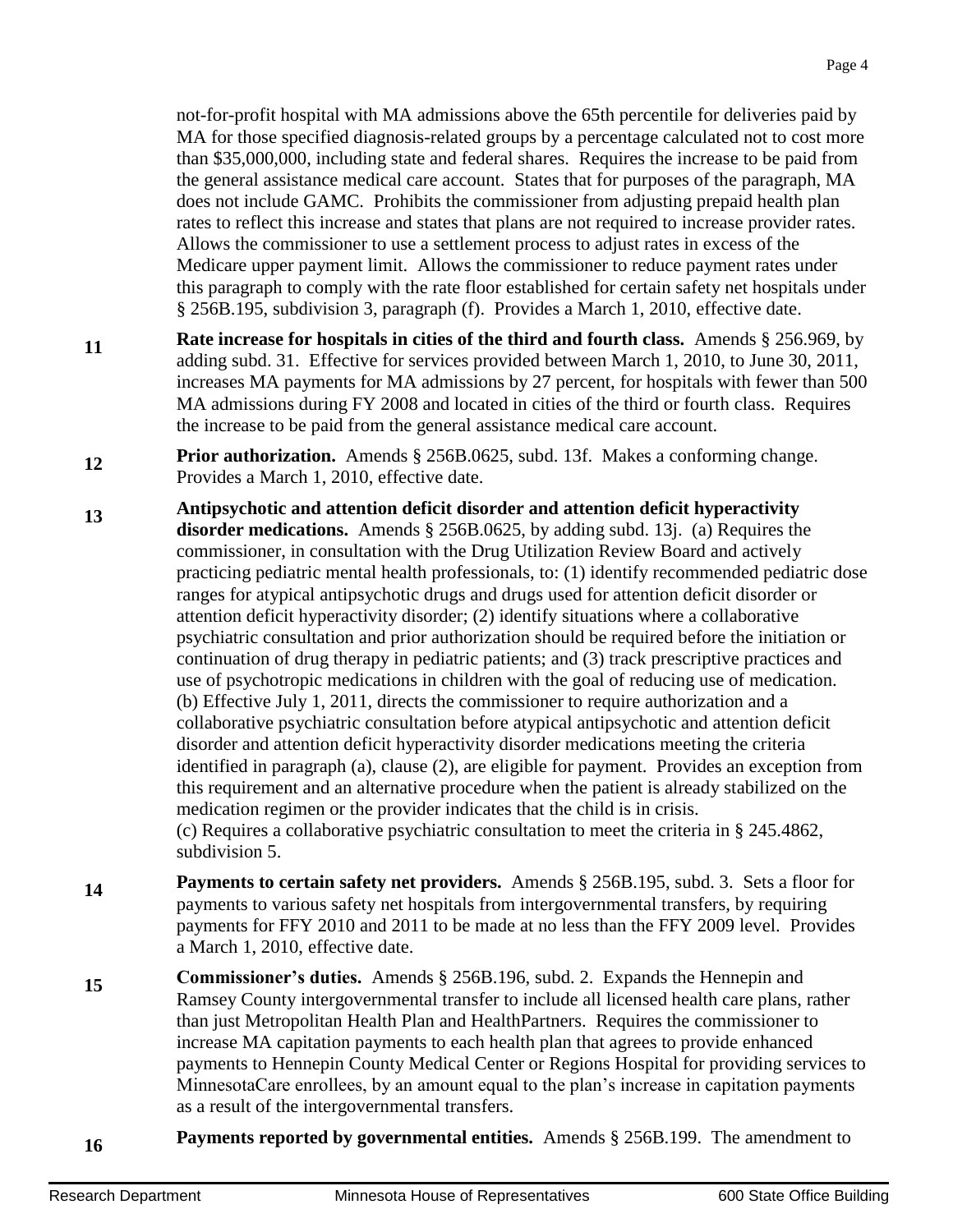paragraph (b) eliminates the University of Minnesota and Fairview University Medical Center from the list of entities required to report certified public expenditures to the commissioner.

A new paragraph (e) requires Hennepin County to make a voluntary payment of \$6.2 million and Ramsey County to make a voluntary payment of \$4.0 million on an annual basis.

A new paragraph (f) provides that these payments are part of the governmental unit's portion of the nonfederal share of MA costs.

A new paragraph (g) requires the commissioner to make monthly Medicaid disproportionate share hospital payments to Hennepin County Medical Center and Regions Hospital using any federal funds available to match the payments in paragraph (e).

A new paragraph (h) requires payments in paragraph (g) to be made before payments for psychiatric and burn services.

A new paragraph (i) requires the payments in paragraphs (g) and (h) to be made prior to other payments in this section, the quarterly payment adjustments, and payments made through intergovernmental transfers under § 256B.195.

- **17 Temporary rate modifications.** Amends § 256B.69, by adding subdivision 5k. For the period May 1, 2010, to June 30, 2011, increases MA managed care plan payments and MinnesotaCare payments for families and children by 4.61 percent. Requires this increase to be paid from the general assistance medical care account. Provides a March 1, 2010, effective date.
- **18 General assistance medical care; eligibility.** Amends § 256D.03, subd. 3. Provides that for the period March 1, 2010, through June 30, 2011, GAMC is to be administered according to § 256D.031. Provides a March 1, 2010, effective date.
- **19 Claims; assignment of benefits.** Amends § 256D.03, subd. 3a. Effective for GAMC services provided between March 1, 2010, and June 30, 2011, requires third-party medical collections, payments, or recoveries from claims to be deposited in or credited to the general assistance medical care account. Provides a March 1, 2010 effective date.
- **20 Cooperation.** Amends § 256D.03, subd. 3b. Effective for GAMC services provided between March 1, 2010, and June 30, 2011, requires third-party medical collections, payments, or recoveries resulting from recipient cooperation to be deposited in or credited to the general assistance medical care account. Provides a March 1, 2010 effective date.

**21 General Assistance Medical Care.** Adds § 256D.031. Establishes the temporary general assistance medical care program.

 **Subdivision. 1. Eligibility.** Establishes eligibility for the GAMC program. The criteria specified in the subdivision are from current GAMC law, except that hospital-only coverage for individuals with income greater than 75 percent of federal poverty guidelines (FPG) but not exceeding175 percent of FPG and who meet the MA asset limits for families with children no longer exists.

 **Subd. 2. Ineligible groups.** Specifies the individuals who are ineligible for the GAMC program. Relative to current GAMC law, new exclusions include individuals who: have private health coverage; are in a correctional facility or admitted as an inpatient to a hospital on a criminal hold order; reside in the sex offender program; or do not cooperate with a county or state agency in determining a disability for supplemental security income (SSI) or Social Security Disability Income (SSDI).

**Subd. 3. Transitional MinnesotaCare.** Requires certain GAMC applicants and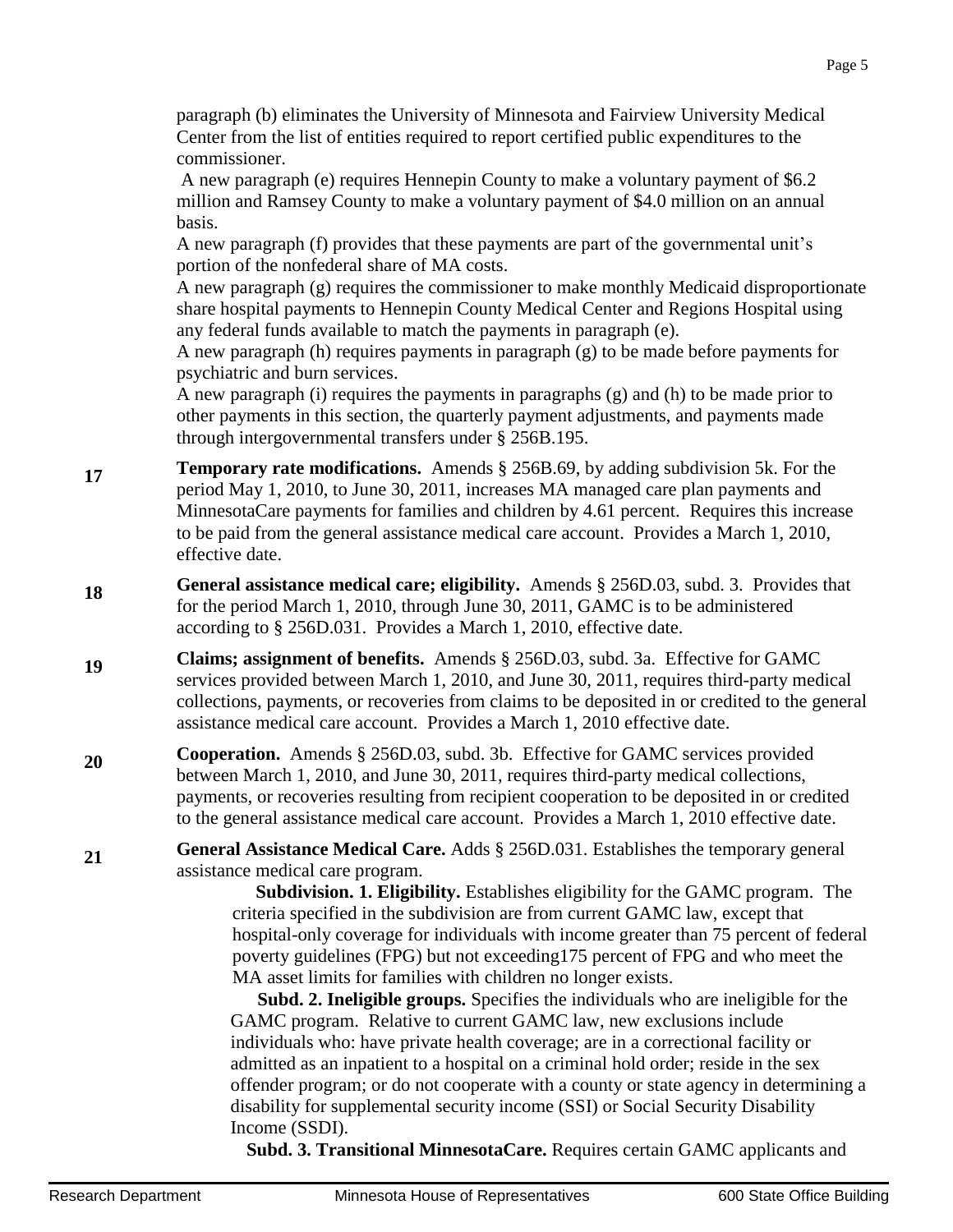recipients to transition to MinnesotaCare. Persons allowed to remain in GAMC are those who are:

- (1) awaiting a determination of blindness or disability;
- (2) homeless;
- (3) Medicare end-state renal disease beneficiaries;
- (4) receiving treatment paid for by through the chemical dependency fund; or
- (5) fails to meet the MinnesotaCare residency requirement.

(These groups are exempt from the transition under current law. The remaining groups exempted under current law are excluded from GAMC eligibility in a previous subdivision.)

 **Subd. 4. Eligibility and enrollment procedures.** Specifies eligibility and enrollment procedures. (No changes from current program except those related to changes in ineligible groups in subdivision 2.)

 **Subd. 5. General assistance medical care; services.** Specifies the GAMC covered services and co-payments. (No changes from current program.)

 **Subd. 6. Coordinated care delivery option.** (a) Allows a county or group of counties to provide health care and supportive services to individuals eligible for GAMC and who reside within the county or counties, through a coordinated care delivery option. Requires these counties to accept financial risk for the delivery of services described in subdivision 5, with the exception of outpatient prescription drug coverage (but including drugs administered in an outpatient setting).

(b) Specifies information that counties must provide to the commissioner.

(c) Allows a county to contract with a managed care plan, integrated delivery system, physician-hospital organization, or an academic health center to administer the delivery of services through this option. Allows county-based purchasing plans to continue to provide services to GAMC enrollees.

(d) Specifies county requirements.

(e) Allows the commissioner to require counties to provide data necessary for assessing quality of care, cost, and utilization.

(f) States that a county that provides services through this option shall be considered a prepaid health plan for purposes of administrative hearings.

(g) Provides that the state is not liable for any cost or obligation incurred by the county or a participating provider.

 **Subd. 7. Health care home designation.** Allows the commissioner or a county to require GAMC recipients to designate a primary care provider or a primary care clinic that is certified as a health care home.

 **Subd. 8. Payments; fee-for-service rate for the period between March 1, 2010, and July 1, 2010.** Establishes a payment rate for services provided on or after March 1, 2010, and before July 1, 2010, with the exception of outpatient prescription drug coverage, at 50 percent of the GAMC rate in effect on February 28, 2010. Requires outpatient prescription drugs to be paid on a fee-for-service basis at the current statutory rate.

**Subd. 9. Payments; fee-for-service rates for the period between July 1, 2010, and July 1, 2011.** (a) Provides that this subdivision establishes the fee-for-service rates for services provided on or after July 1, 2010, and before July 1, 2011, to GAMC recipients who reside in counties that are not served through the coordinated care delivery option.

(b) States that the payment rate for inpatient hospital services that are provided by hospitals whose GAMC fee-for-service inpatient and outpatient hospital payments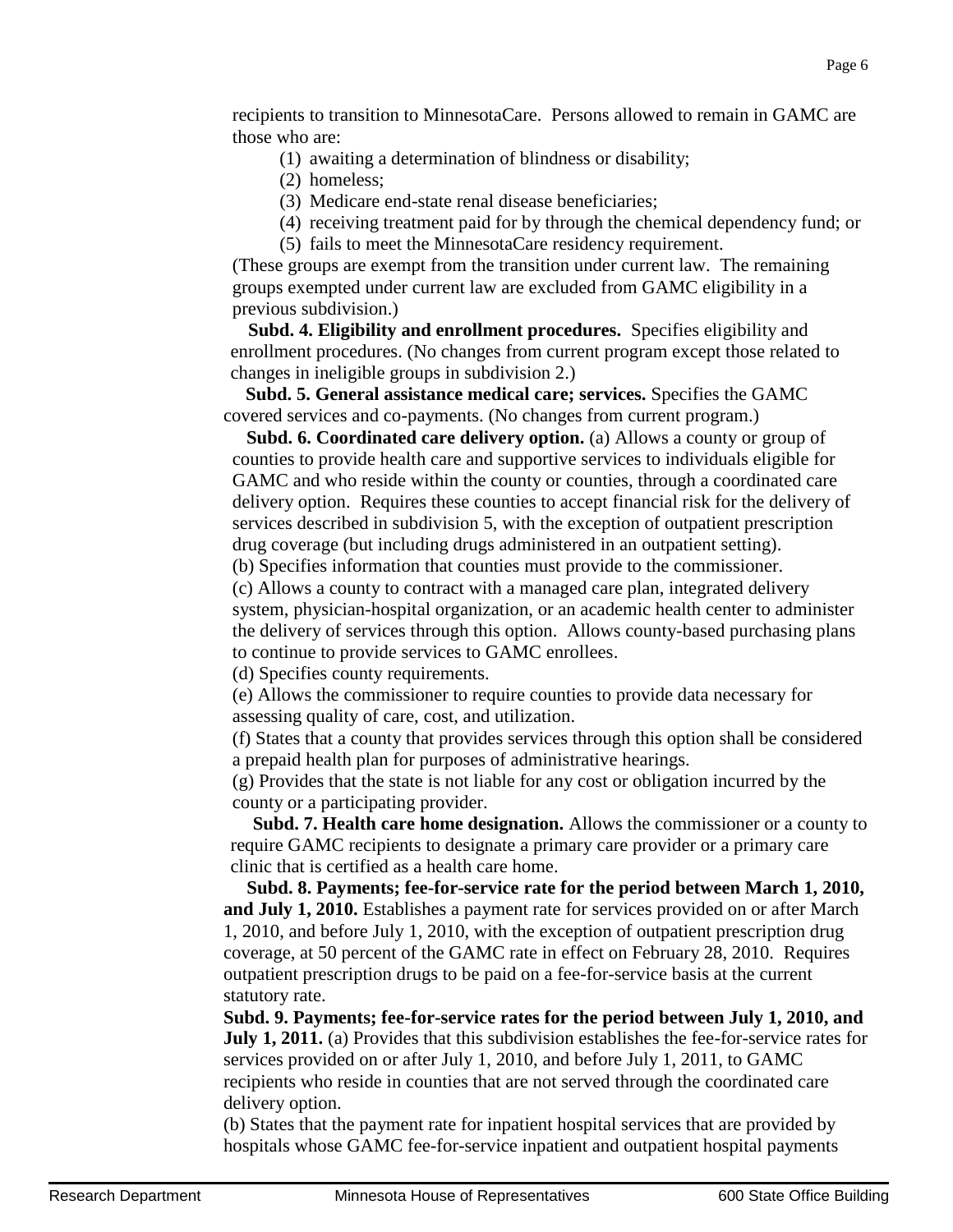received in calendar year 2007 totaled \$1 million or more, or was 1 percent or more of the hospital's net patient revenue, shall be 69 percent of the GAMC rate in effect February 28, 2010. The inpatient hospital services payment rate for hospitals that do not meet this criteria shall be 60 percent of the GAMC rate in effect on February 28, 2010.

(c) States that for all services other than inpatient hospital services and outpatient prescription drug coverage, the payment rate shall be 50 percent of the GAMC rate in effect for that service on February 28, 2010.

(d) States that reimbursement rates for outpatient prescription drug coverage provided on or after July 1, 2010, and before July 1, 2011, shall be paid on a fee-for-service basis at the current statutory rate.

(e) Allows the commissioner to adjust rates paid under paragraphs (b) and (c) on a quarterly basis to ensure that the total aggregate amount paid for services on a fee-forservice basis beginning March 1, 2010, and ending June 30, 2011, does not exceed the appropriation from the general assistance medical care account.

 **Subd. 10. Payments; rate setting for the coordinated care delivery system.** (a) Establishes a quarterly prospective fixed payment for counties that have elected to provide services through a coordinated care delivery option, for services provided beginning July 1, 2010, and before July 1, 2011, that does not exceed 60 percent of the county's total GAMC allocation.

(b) Requires the commissioner to determine a GAMC county allocation amount that equals the total GAMC payments for recipients residing within the county for FY 2009 for all covered services, except for outpatient prescription drugs.

(c) Provides that outpatient prescription drug coverage shall be paid on a fee-forservice basis at the current statutory rates.

Provides that this section is effective for services rendered on or after March 1, 2010, and before July 1, 2011.

**22 General assistance medical care account.** Adds § 256D.032. Establishes the general assistance medical care account in the special revenue fund. Specifies that money deposited into the account is subject to appropriation by the legislature and shall be used only for expenditures related to the GAMC program or as provided in this act. Provides a March 1, 2010, effective date.

**23 SSI conversions and back claims.** Amends § 256D.06, subd. 7. Effective for GAMC services provided between March 1, 2010 and June 30, 2011, requires third-party medical collections, payments, or recoveries from SSI and other federal programs to be deposited in or credited to the general assistance medical care account. Provides a March 1, 2010, effective date.

- **<sup>24</sup> MinnesotaCare enrollment by county agencies.** Amends § 256L.05, subd. 1b. Makes a conforming change. Provides a March 1, 2010, effective date.
- **25 Effective date of coverage.** Amends § 256L.05, subd. 3. Makes a conforming change. Provides an effective date of March 1, 2010.
- **26 Renewal of eligibility.** Amends § 256L.05, subd. 3a. Makes a conforming change.
- **27 Exception for certain adults.** Amends § 256L.07, subd. 6. Makes a conforming change. Provides an effective date of March 1, 2010.
- **28 Exception for transitioned adults.** Amends § 256L.15, subd. 4. Makes a conforming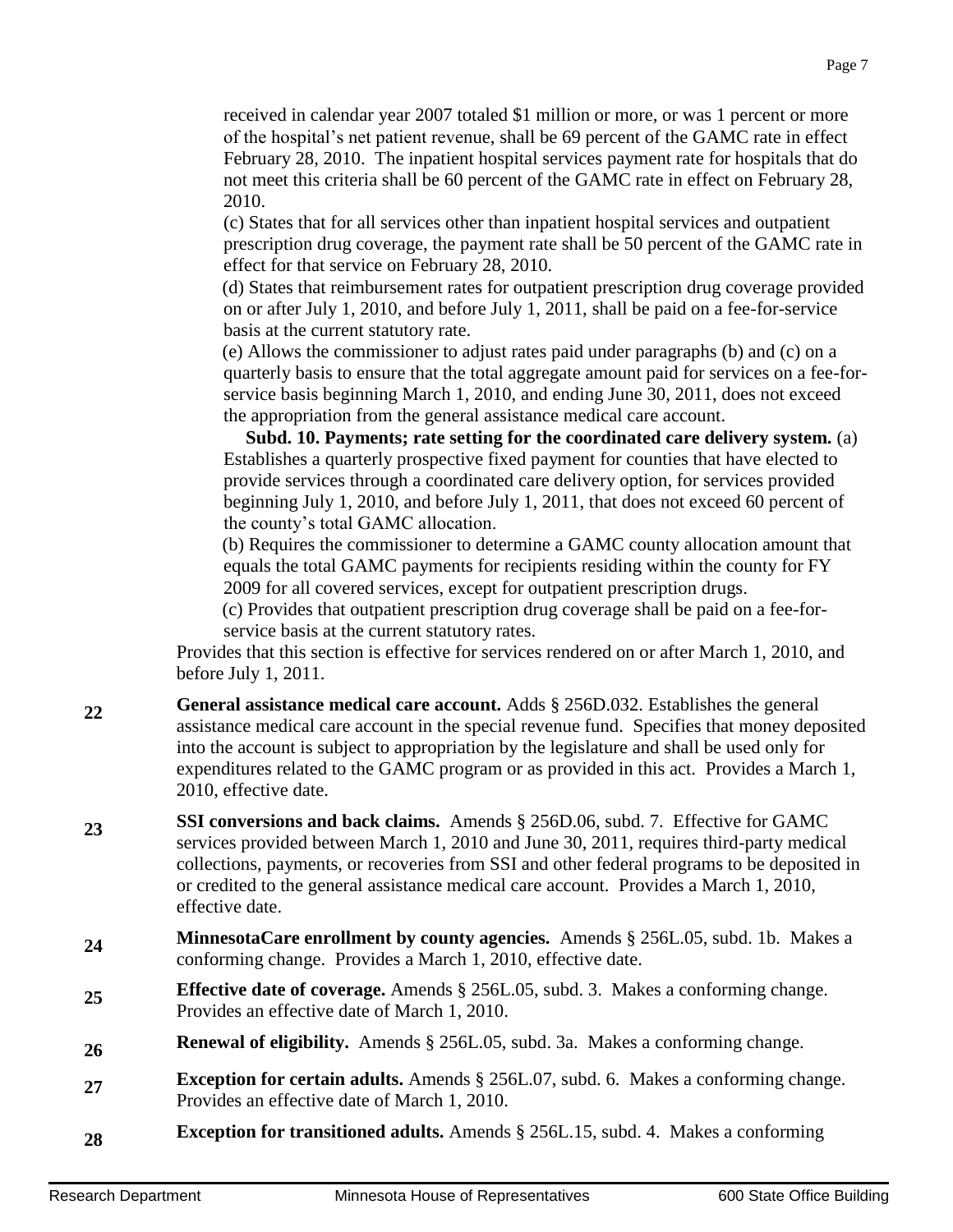change. Provides an effective date of March 1, 2010.

- **29 Exception for certain adults.** Amends § 256L.17, subd. 7. Makes a conforming change. Provides a March 1, 2010, effective date.
- **30 Drug rebate program.** Requires the commissioner to continue the drug rebate program for GAMC. Requires rebates received to be deposited in the general assistance medical care account. Provides that the section is effective March 1, 2010, and expires June 30, 2011.
- **31 Provider participation.** States that for purposes of the state health care program participation requirement (rule 101), GAMC includes temporary GAMC. Requires providers, in complying, to accept new patients regardless of what program the patient is enrolled in. Prohibits providers from refusing to accept patients from one program while continuing to accept patients from other programs. Provides a March 1, 2010, effective date.
- **32 Temporary suspension.** Temporarily suspends the implementation of certain sections of the current GAMC program. Provides that the section is effective March 1, 2010, and expires July 1, 2011.
- **33 Coordinated care delivery organization demonstration project.** Requires the commissioner of human services to develop, and present to the legislature by December 15, 2019, a plan to establish a demonstration project to delivery inpatient hospital, primary care, and specialist services to GAMC enrollees through coordinated care delivery organizations. Specifies requirements for coordinated care delivery organizations and the plan.

**34 Minnesota Comprehensive Health Association assessment modification; transfer.**

 **Subd. 1. Minnesota Comprehensive Health Association assessment modification.** For purposes of the annual MCHA assessment, credits \$21,875,000 towards the HealthPartners' assessment for calendar year 2010 and \$13,125,000 toward the 2011 assessment.

 **Subd. 2. Transfer.** Transfers specified amounts in FY 2010 and FY 2011 from the general assistance medical care account to the commissioner of commerce, to compensate for the loss in MCHA assessments created by the credit established in subdivision 1.

- **35 Appropriation transfers.** Transfers on March 1, 2010, certain appropriations for health care administration and health care operations to the general assistance medical care account. Transfers money from the FY 2010 general fund appropriation for GAMC to the general assistance medical care account and provides that unexpended amounts shall also be transferred. Provides a March 1, 2010, effective date.
- **36 Appropriations; hospital grants.** Appropriates \$8 million from the general fund to the commissioner for grants to hospitals. Requires the commissioner, after consulting with the Minnesota Hospital Association, to develop criteria for awarding grants. Requires the criteria to reflect the difference in 2009 GAMC revenue, or actual 2010 revenue, whichever is greater, plus additional MA revenue.
- **37 Appropriation reduction; transfer.** For FY 2011, reduces the general fund appropriation for children and community services grants by \$9,560,500, and reduces the general fund appropriation for the adult mental health integrated fund by the same amount. Transfers \$19,121,000 in FY 2011 from the general fund to the general assistance medical care account.